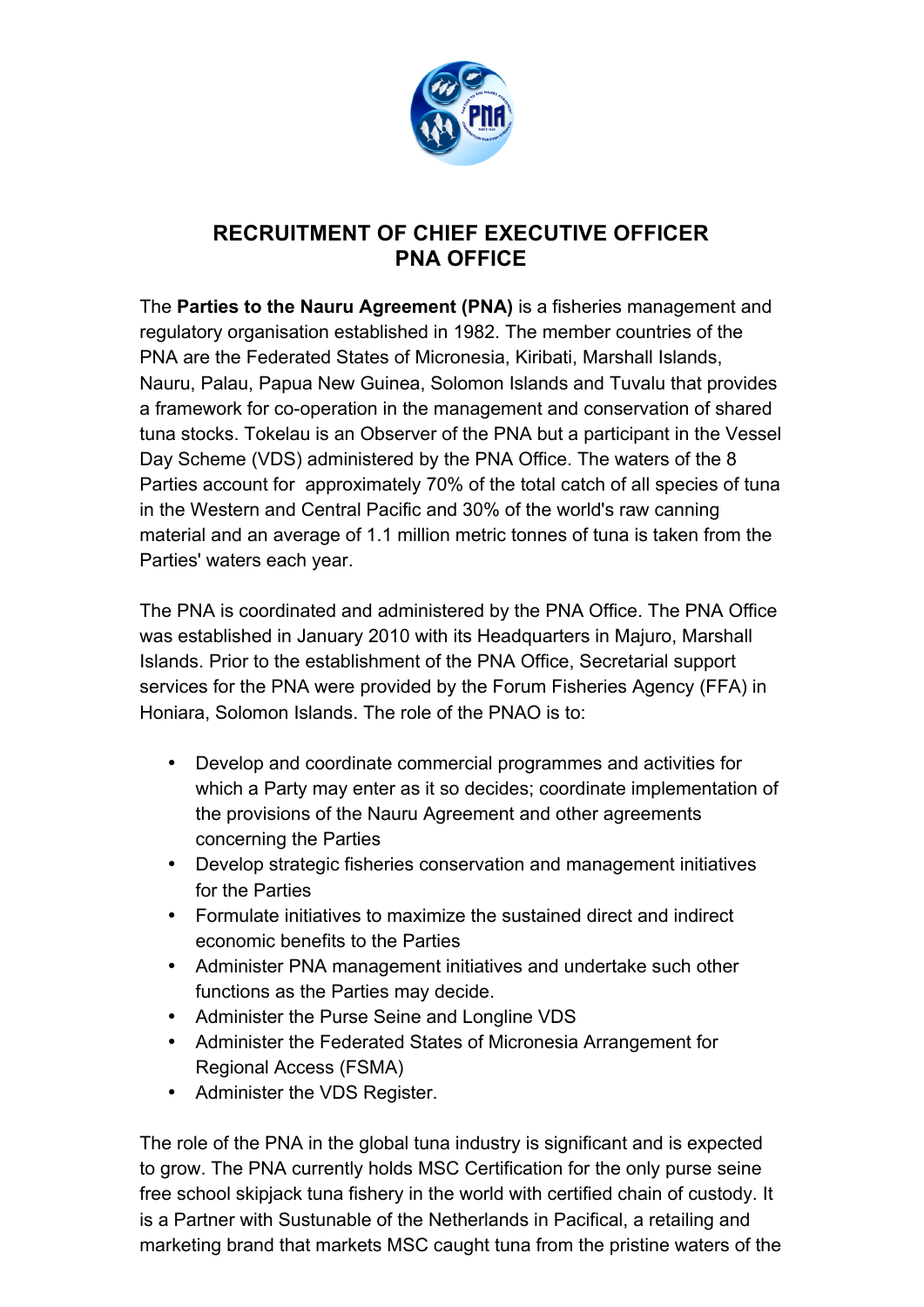PNA. The PNA also runs the PNA Observer Agency which is contracted to MRAG Asia-Pacific. PNA initiatives include the adoption of conservation and management measures prohibiting fishing on the two western pockets of high seas in the Western and Central Pacific, prohibiting setting on whale sharks, prohibiting fishing on fish aggregating devices (FADs) for 3 months of the year, retaining all tuna species on board purse vessels, 100% Observer coverage on all purse seine vessels, and minimum mesh size for purse seine nets.

The PNA Office administers the Purse Seine and Longline VDS and monitors effort through the PNA Fisheries Management Information System (FIMS). Although the Longline VDS is yet to enter into force, the Purse Seine VDS has been in operation since 2007. It is the largest multinational and multizone VDS of its kind in the world and the major means through which purse seine effort is managed in the Western and Central Pacific. The PNA Office also administers the FSMA which is a multilateral access agreement between the PNA for vessels linked to domestic development of the Parties.

The PNA Office is currently embarking on the development of new initiatives including FAD tracking and other measures that would maximize economic returns to the Parties and ensure control of their tuna fisheries. It works closely with existing regional and international organizations such as the Pacific Islands Forum Fisheries Agency, Western and Central Pacific Fisheries Commission, and Oceanic Fisheries Programme of the SPC.

The PNA now seeks to recruit the Chief Executive Officer to assume the position in February 2015.

# **Chief Executive Officer**

The Chief Executive Officer (CEO) is based at Majuro in the Marshall Islands and is responsible to the Parties to the Nauru Agreement (PNA) for the overall management, strategic direction and efficient operation of the PNA Office and the coordination of the co-operative efforts of the Parties

The CEO develops and implements business plans, policies, appropriate regulations and procedures, including the formulation of annual work programmes, budgets for consideration by the Parties and Monthly Financial Reports.

The Position is responsible for the policy implementation of the Vessel Day Scheme (VDS), the FSM Arrangement, VMS, PNA Observer Agency and other initiatives. This role involves establishing and maintaining external relations with appropriate government and private enterprise organizations involved in the tuna fishery and other internal and external stakeholders.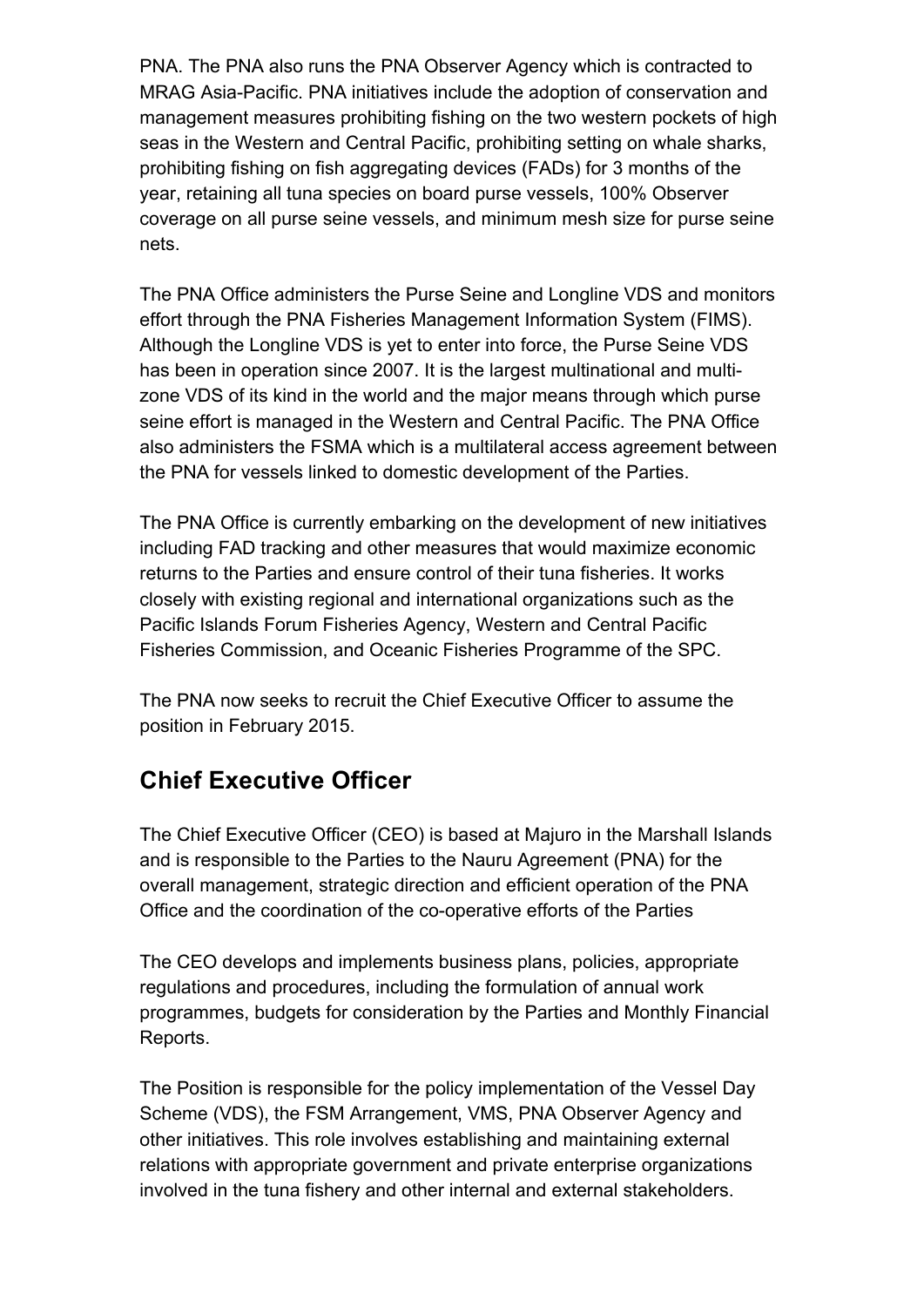The CEO provides advice to the Chair of the PNA and Government Ministers on policies and issues related to the PNA, and he/she is the administrator of regional treaties, agreements and arrangements. The CEO is answerable to a Board consisting of the Heads of Fisheries of the PNA Governments, and to the Chair of the PNA.

This position requires extensive travel in the Pacific region and internationally.

### **Essential Competencies**

- Tertiary qualifications in fisheries management, fisheries law, fisheries science, fisheries economics, business management, or a relevant discipline. Relevant post graduate qualifications preferred.
- At least 10 years experience in a senior management position with proven "hands on" leadership, financial management, administration, human resources management skills and extensive experience in the development and implementation of business plans and policies.
- Have experience in the formulation of work programmes, budgets and is knowledgeable in the fishery industry, especially the tuna industry, with relevant work experience in both the private and public sectors.
- Possess excellent communication and interpersonal skills with proven experience and ability to communicate effectively with Government Ministers, high level Government officials and industry leaders.
- Have an understanding of the social, economic and political aspirations of Pacific Islands people, coupled with the ability and willingness to travel extensively, both regionally and internationally.
- Have a good understanding and knowledge of financial management and budgeting.
- Must be able to write Meeting Papers and provide Monthly Financial Reports to the Board.
- Must be in good health and have the ability to work in hot and humid tropical conditions and to adapt to living in small island communities.

Applications should be addressed to Mrs. Loreen Bigler, Corporate Services Manager, PNAO at loreen@pnatuna.com. Applications should include a comprehensive CV and at least 3 Referees

## **Applications close - COB MONDAY 30 September 2014**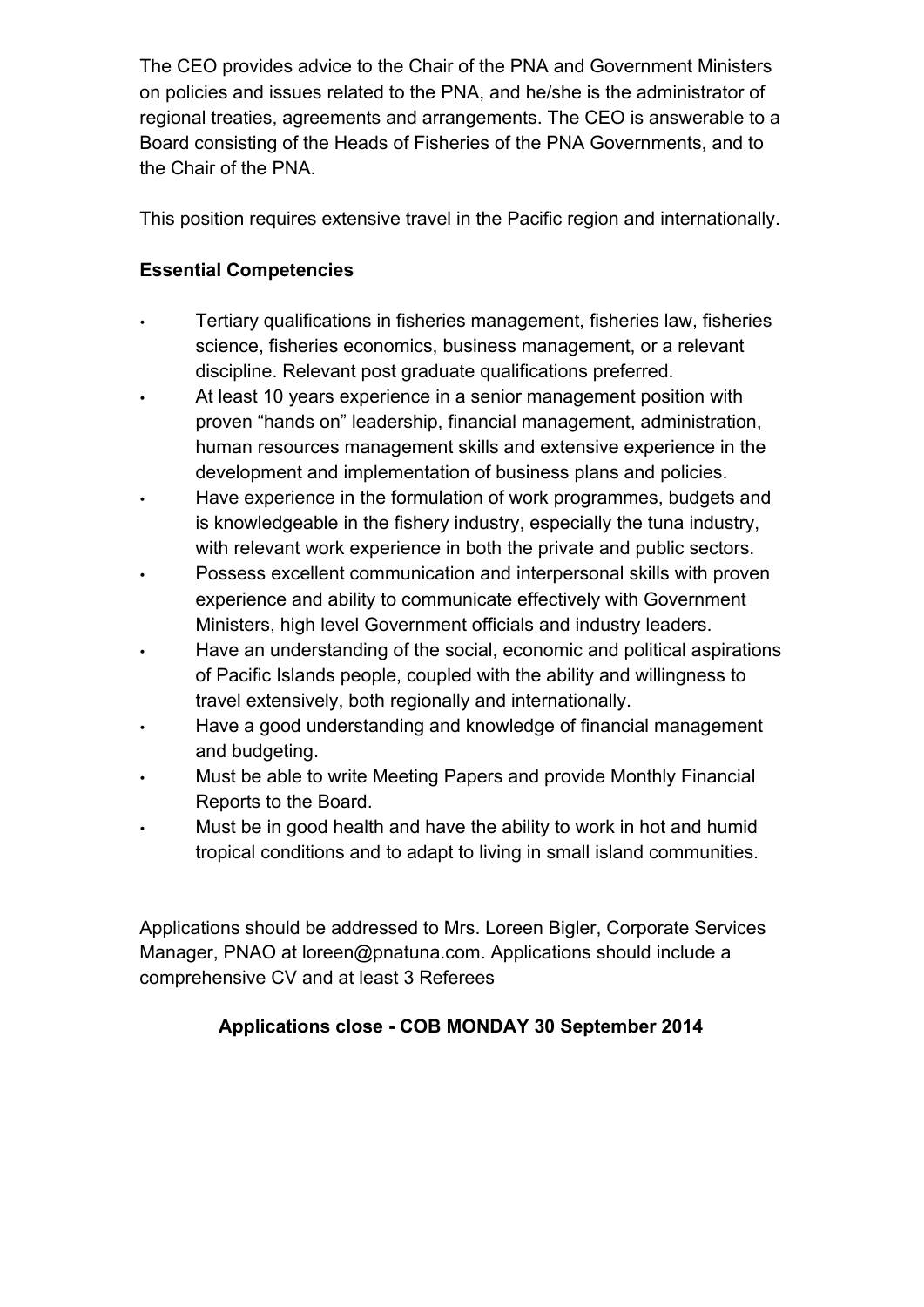#### **INFORMATION PACKAGE**

The PNAO consists of a Staff Complement of 6 Core Staff, namely the CEO, Commercial Manager, Corporate Services Manager, PNA Fisheries Policy Adviser and VDS Database Officer and VDS Manager. There is currently a vacancy for the position of PNA Coordinator which is still unfilled pending finalisation of funding from UNDP-GEF OFMP Project to fill the position. There are two Consultancy Services that are provided to the Office namely through Rayfishresearch Consultancy of New Zealand who provide services through the position of Fisheries Policy Advise and Poseidon Pty Ltd to who provide Fisheries Economics Advice.

The PNAO has two major Contracts. These are with QuickAcess Pty Ltd of Brisbane and MRAG Asia Pacific. QuickAccess provide support for the PNA Fisheries Information Management System (FIMS). This is the platform through which purse seine and longline effort is managed. MRAG Asia-Pacific, an international consultancy firm based in Brisbane administers the PNA Observer Agency.

The Budget of the PNA Office is US\$2.4 million. The PNA Office is fully selffunded from levies surcharged on the VDS Register and a conservation levy charged on all vessels registered on the VDS Register. The PNA Office also charges 7.5% administrative fee on the FSMA. The total funds collected from the FSMA are approximately US\$15-17 million annually. Surplus funds generated at the end of the Financial Year are paid to PNA Governments as dividends. From the last quarter of 2014, it is expected that the PNA Office will receive US\$2 million to be used over the next 4 years from UNDP-GEF. This will not be administered by the PNA Office, but will be used to support the PNA.

The organisational structure of the PNAO is based on the PNA Office Business Plan adopted by the Parties in 2012.



**PARTIES (Head of Fisheries or Nominee)**